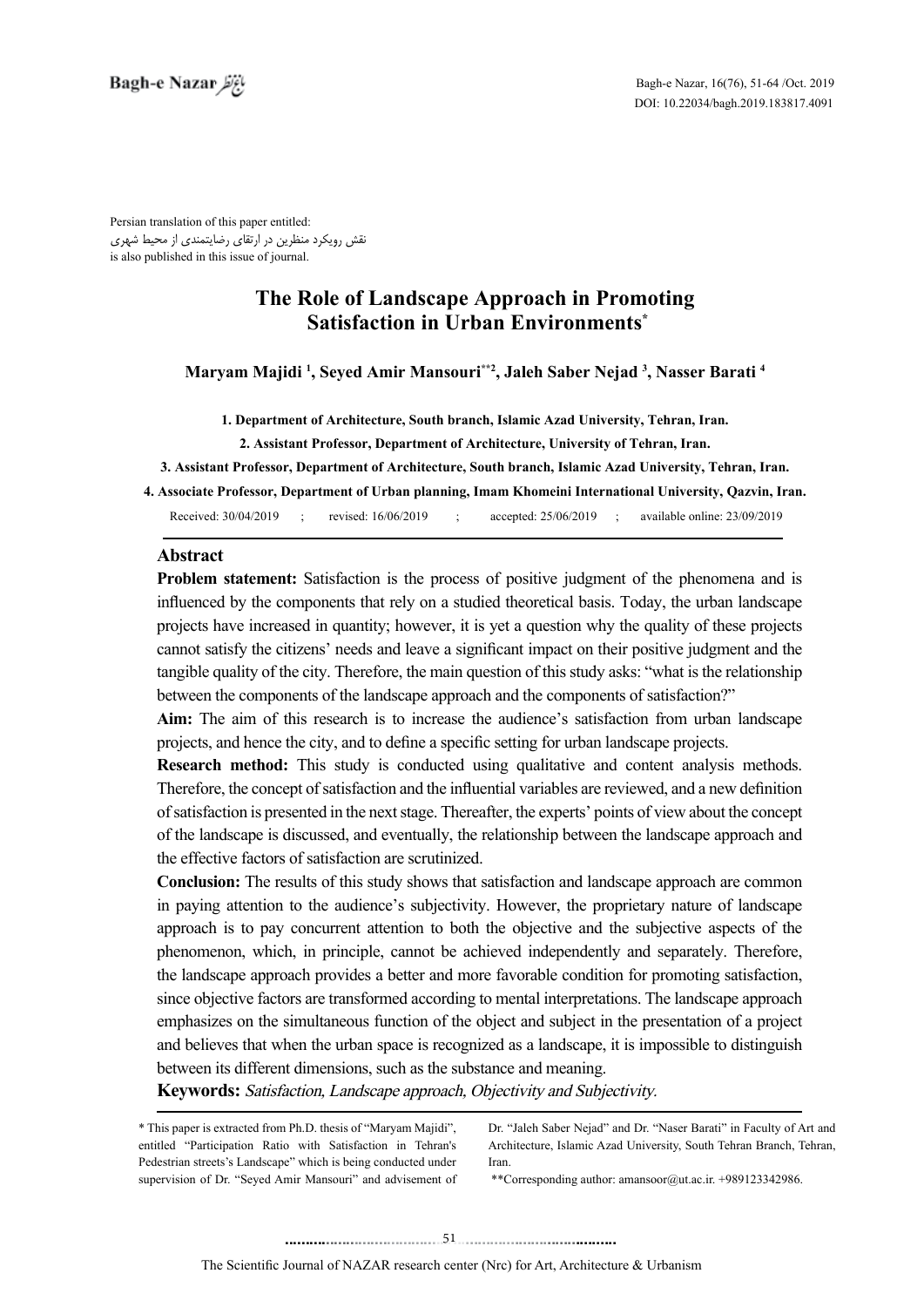# **Introduction and Problems Statement**

The city is not a set of discrete components that are merely put together, but it is a whole with a united purpose and a meaningful relationship between its components. The broader this communication is, the stronger the citizens perceive the city and feel belonged to the urban environment  $(Adelvand, Mousavilar & Mansouri, 2016).$ However, these urban environments are now degraded to meeting the needs of the residents and having a positive impact on their quality of life (Van Poll, 1997). In our country, apart from the numerous development projects, some projects are implemented that can make significant steps toward improving the quality of urban life; however, despite these potentials, they fail to leave a significant impact on the tangible urban quality and citizens' judgment due to many reasons (Mansouri, 2013b). Therefore, the current unorganized urban landscape of cities, despite their increasing numbers, still have problems in terms of qualitative and semantic aspects and lead to dissatisfaction. Therefore, the impact of these projects on the quality of the environment and the satisfaction level of residents is disregarded. This is obvious since many decisions and projects have not succeeded in promoting the quality of the environment and satisfying the residents, despite the many made efforts and the huge amount of money spent. Meanwhile, urban landscape approach seeks to find the criteria for improving the quality and desirability of cities, and since environmental satisfaction is related to the quality of the environment. this approach can increase environment satisfaction. It is noteworthy that the constant dissatisfaction of people can be problematic for any social system; because, the continuity of dissatisfaction reduces the individuals' commitment to the value system and trusting other members of the community and may also be the source of many social changes (Mendoza  $\&$  Napoli, 1995, as cited in Ghafourian  $\&$  Hesari, 2016). Moreover, the studies have also shown that dissatisfaction from the environment affects the intention to change the place of living

(Galster, 1985). On the other hand, citizens' being satisfied with the environment is one of the essential elements of order, consensus and social solidarity (Ghafourian  $\&$  Hesari, 2016) and will increase the quality of life, the social ties, and the sense of belonging to the place and will strengthen social capital (Bonaiuto *et al.*, 2003, as cited in Bahrampour & Modiri, 2015). When the urban landscape provides the grounds for satisfaction of citizen, it can actually guarantee the mental and physical health of the people. Therefore, identifying an appropriate approach to achieve satisfaction in urban landscape projects is highly significant.

### **Research Questions**

This research explicitly seeks to answer these questions: What are the components for evaluating satisfaction in urban landscape projects? What is the relationship between the components of the landscape approach and the components of the satisfaction when the landscape approach to the space has subjective and objective aspects concurrently?

### **Hypothesis Research**

It seems that if urban landscape projects are designed based on the landscape approach, they will lead to satisfaction of the audience, since the objective aspect, which is the key element to satisfying the audience, is provided. Considering the definition of landscape, which is a holistic phenomenon with both objective and subjective dimensions, and considering the subjective role of perception in creation of landscape on the one hand, and regarding the relation between the concept of satisfaction and the audience's perception and judgment on the other hand, a homogeneity of the concept of landscape approach and the concept of satisfaction can create a basis for defining an effective method for achieving satisfaction through using landscape approach.

## **Method Research**

The nature of the present study is qualitative and a combination of analytical-descriptive research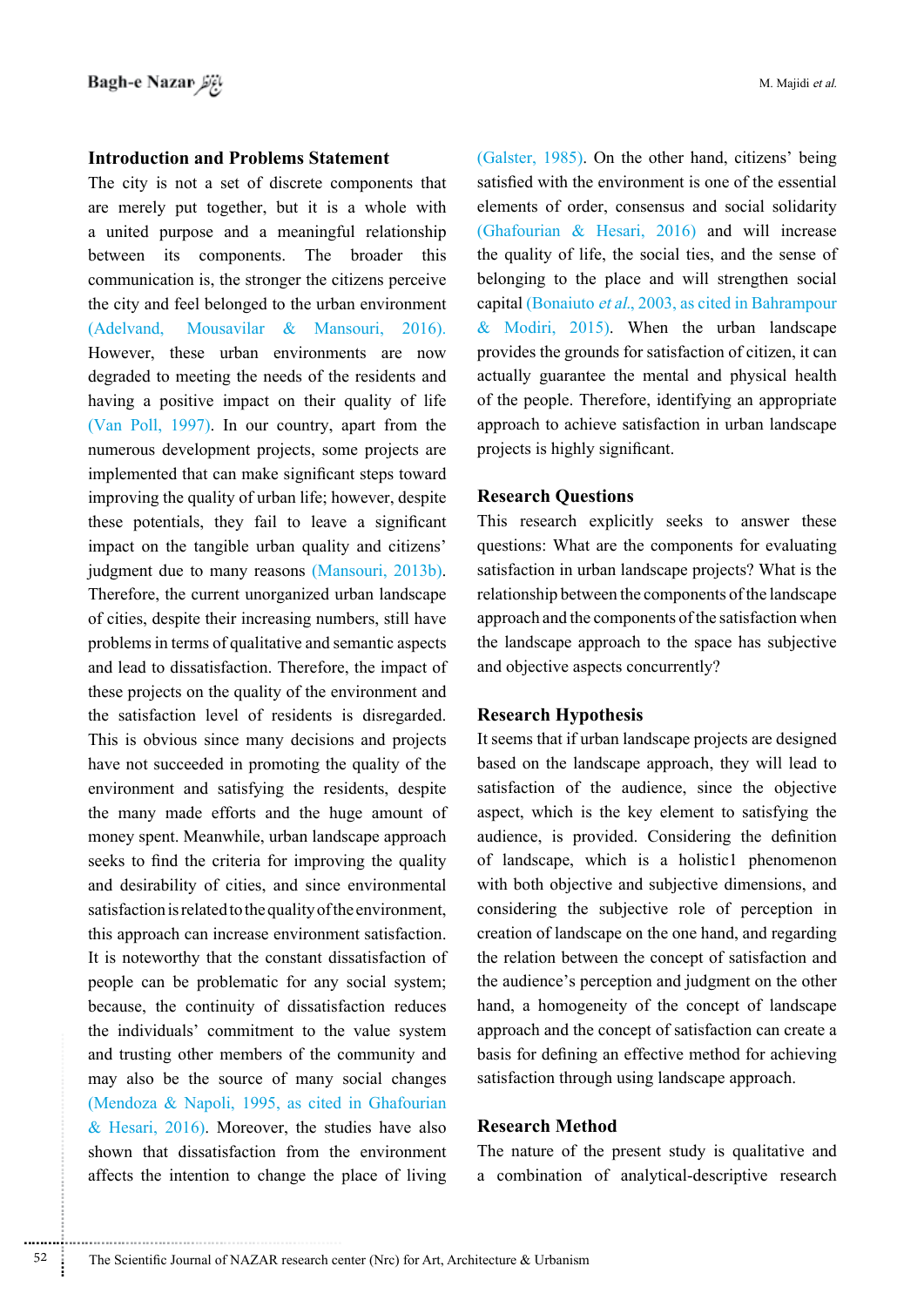method and citation research method is used in conducting the research. Accordingly, through using library documentary method and scrutinizing valid transcribed sources (books and articles), a wide range of sources related to satisfaction and landscape definitions have been reviewed. Finally, through a comparative study in inferential and deduction method a content analysis of the definitions and examples of landscape and satisfaction as well as their relationship has been conducted. Fig. 1 illustrates the conceptual framework of the research.

### **Background Research**

Satisfaction is a broad concept studied and assessed in different areas. The literature related to environmental satisfaction has generally been scrutinized in four areas of satisfaction from the housing, neighborhood, neighborhood unit and community (Campbell, Convers & Rodgers, 1976; Lu, 1999; Kweon, Ellis, Leiva & Rogers, 2010; Sirgy & Cornwell, 2002). Since the purpose of this research is to investigate the concept of satisfaction in general, the research related to residential satisfaction and environmental satisfaction have been reviewed. The extensive

literature review on satisfaction shows that research in this area began around the 1960s and early 1970s when some researchers studied a number of factors affecting satisfaction, in form of a model. One of the most complete models of satisfaction from urban life was suggested by Marans  $\&$  Rogers in their book "Toward an understanding of community satisfaction". In this model, they predict satisfaction in three urban areas of housing, neighborhood, and community, by evaluating the urban characteristics associated with that area, as well as other urban areas. They believe satisfaction from the living environment is related to the perception and evaluation of the people from environmental characteristics such as cleanliness, neighborhood security and other individual characteristics including gender, age and social class (Marans  $& R$  Rodgers, 1975). Campbell *et al.* consider satisfaction as a measure of subjective well-being (SWB) in their book, and have concluded that satisfaction from the neighborhood is a determinant of displacement and displacement is led by the evaluation of residents from different characteristics of the neighborhood. They consider these evaluations to be more dependent on the



Fig. 1. The preliminary conceptual model of the research for determining the components and subjective factors affecting satisfaction and determining the role of landscape approach in cognition of these components. Source: authors.

...........................................................

.......... ....... ........ ........... ...... ....... ........ .......... ...........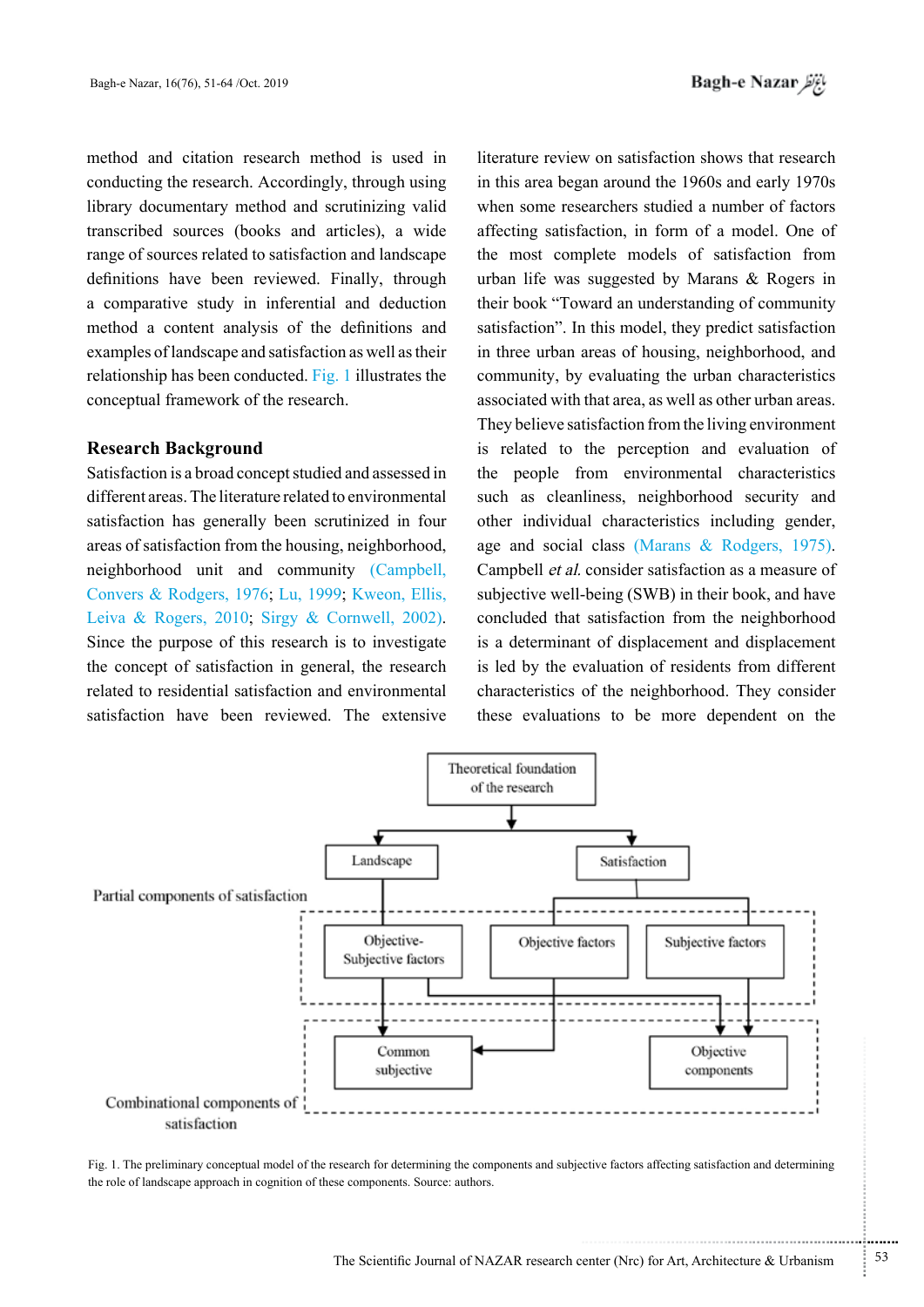individual's perceptions of these characteristics (Campbell et al., 1976). Galster  $\&$  Hesser studied the individual's desires and preferences and the extent of the gap between desire and reality in their studies (Galster & Hesser, 1981). Francescato, Weidemann and Anderson (1989) describe an "attitudinal model of satisfaction" and consider satisfaction as a kind of attitude that is affected by three cognitive, affective and conative. Following that, Amérigo & Argonés  $(1997)$  describe neighborhood satisfaction as a result of individual perception based on the subjective and objective environment and the individual's characteristics. Bonaiuto *et al.* describe satisfaction from the settlement according to the multidimensional quality of the studied settlement environments and consider the predictions of belonging to the place as the final criterion. The socio-demographic and settlement variables in their theoretical model are considered as the predictors of quality and feeling belonged to the place in the perceived settlement environment (Bonaiuto, Aiello, Perugini, Bonnes & Ercolani, 1999). Sirgy and Cornwell (2002) as well as Lovejoy, Handy and Mokhtarian  $(2010)$  have also identified physical, social and economic factors as the main factors that lead to neighborhood. Mohit and Al-khanbashiraj  $(2014)$  consider satisfaction as a complex structure, and associate it with three cognitive, affective and conative processes, alike .Francescato

Many studies have also been conducted in Iran related to satisfaction. For instance, the research of Rafieian and Khodaee  $(2010)$  identify the three factors of access to the services, social security and spatial identity as the most important factors affecting citizens' satisfaction with the urban public spaces. In another study, Rafieian, Asgari and Asgarizadeh (2009) consider the promotion of facilities, health, view, and physical characteristics in residential complexes as the most important factors in increasing residents' satisfaction. Mozafari, Latifi and Barakpour (2016) provide a model in which satisfaction is associated with the objective factors of the environment and the individuals as well as the subjective factors of the

environment and the individuals. They argue that intellectual, cultural and social context is influential in the judgement of the individuals. Ghafourian and Hesari  $(2016)$  also consider individual and physical factors in investigating the ground variables affecting residential environment satisfaction.

A few studies have been conducted regarding the relationship between landscape and satisfaction, which is the main subject of this paper, and the few available ones have focused on the role of physical factors of landscape on the level of satisfaction. For example, Lee et al. noted the relationship between the landscape structure and the satisfaction from neighborhood arguing that human perception of landscape affects satisfaction from the neighborhood and increases social (Lee, Christopher, Kweon  $\&$ Hong,  $2008$ ). Also, in a study investigating the relationship between landscape components and neighborhood satisfaction, Kweon et al. concluded that landscape components such as trees, pathways, and landscape structures have a direct impact on neighborhood satisfaction (Kweon, Ellis, Leiva, & Rogers, 2010).

# **Theoretical Foundations of the Research**

This research supports two key concepts of satisfaction and landscape; therefore, the theoretical literature of the research is composed of two main parts in relation to these two concepts: the first part scrutinizes the history of the concept of satisfaction. the theories of experts and the affective components; and the second part examines the history of landscape and explains the concept of the landscape, the urban landscape and landscape approach.

## **The Concept of Satisfaction**

The concept of satisfaction has been introduced recently in relation to environmental quality issues during the past few decades (Rafieian et al.,  $2010$ ), and it is one of the strongest structures that can be used to evaluate user-sensitive responses (Francescato, Weidemann & Anderson, 2018). This concept refers to the real experience of life based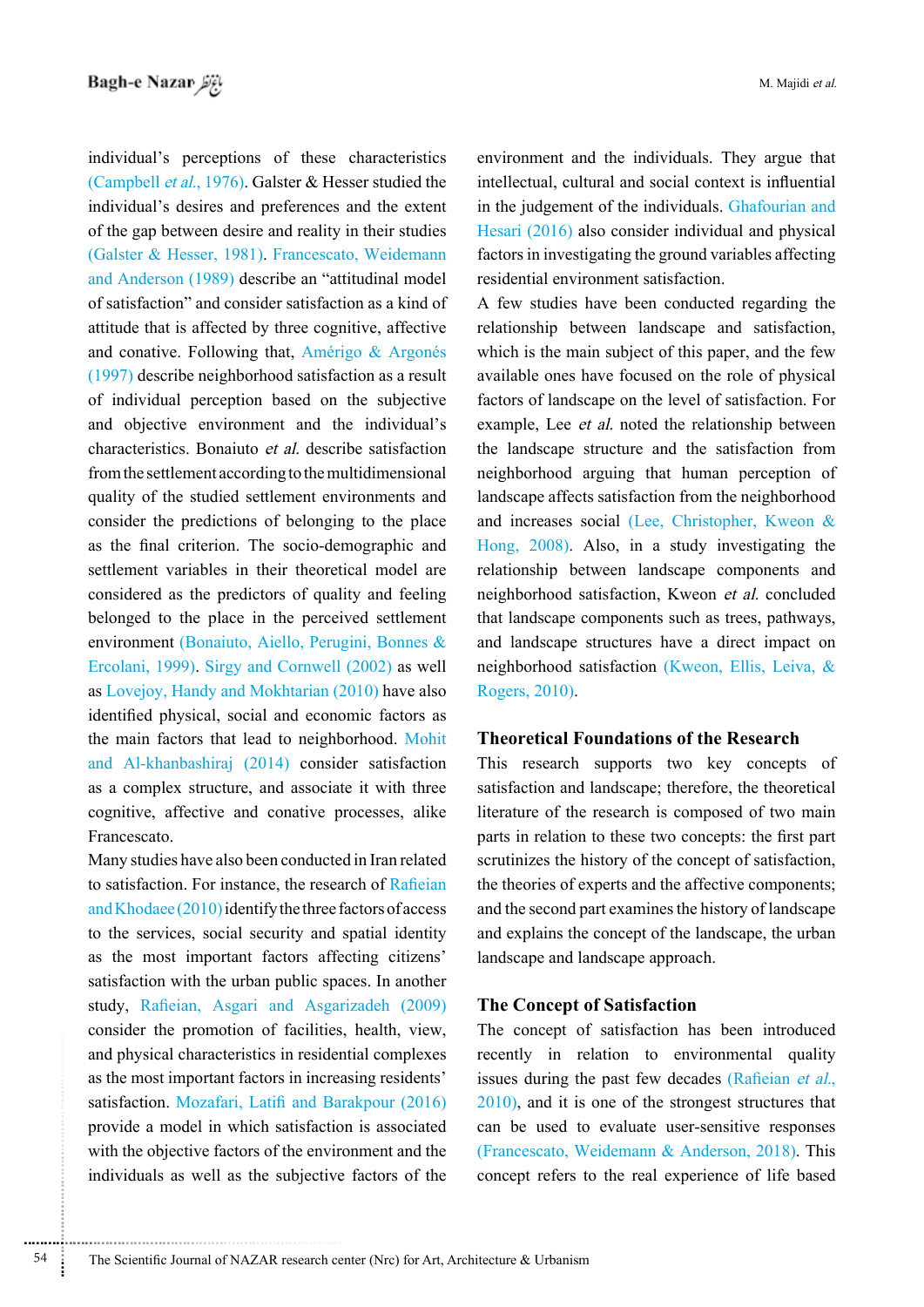*باغإنظ Bagh-e Nazar* 

on a wide range of expectations and desires (due to meeting the basic and supreme needs of humans) (Ghafourian & Hesari, 2016). As one of the first researchers in the field. Canter believes that "the environment is to be used and perceived instead of being simply seen" (Canter, 1983); and Francescato often relates the problems of built environments to ignoring user's opinions (Francescato *et al.*, 2018). Environmental satisfaction in most studies includes the subjective appraisal of the quality and objective qualities of a specific environment, and indicates that a specific environment meets the expectations and needs of the residents (Ibem, Opoko, Adeboye & Amole,  $2013$ ). This concept is generally a result of individual's perception, and it is believed that that residents positively perceive their quality of life (Campbell *et al.*, 1976). The concept of satisfaction involves a higher level of cognitive activity-memory and judgment based on the individual's value system and the purpose of the spaces. In fact, it is a process that is completed through active perception, individual's physical environment (Shin, 2016). Satisfaction interpretation and modification of the socialis a very personal experience, and its perception is highly dependent on the individual's thinking and the influence of various factors, including past experiences, realities, and expectations. This makes the sense of satisfaction dissimilar in different societies. As a result, satisfaction from different areas of life depends on the individual's evaluation from the various characteristics of that area, and satisfaction from a particular environment depends on the evaluation of the two basic characteristics of the environment: the perception of the characteristics and conditions; and the standard or references, on the basis of which characteristics are judged (Mohit & Al-khanbashiraj, 2014).

# **Models of Environmental Satisfaction**

Since this research requires understanding and identifying the factors affecting satisfaction, recognizing and analyzing satisfaction models is inevitable. As suggested in the research background,

some researchers, in the form of a model, have examined a number of factors affecting satisfaction. In these types of studies, a main and influential issue is emphasized and the relationship between the effective indicators in that field is evaluated in the form of a proposed model. One of the first conceptual models for evaluating satisfaction is the perceptual evaluation provided by Campbell et al. In this model, satisfaction is a process of perception, evaluation, measurement and behavioral adaptation. The structure of this model has a hierarchical nature with a special distinction between objective and subjective characteristics. In this model, the objective conditions of these characteristics are considered as the sources of cognitive processes and assessment. Given the different personal experiences of residents, the perceptions of these objective characteristics are different. Different perceptions lead to a more detailed evaluation of objective characteristics due to diverse personal characteristics and personal standards. Accordingly, the identical objective characteristics in a neighborhood can have distinctive effects on different individuals with regard to their perceptions and objective evaluations (Campbell et al., 1976). A similar conceptual model by Morris and Winter  $(1975)$  points out that satisfaction from housing depends on housing conditions and cultural norms, which is a replacement for domestic standards in Campbell model. These norms may vary among families due to their differences in income level, social status, etc.

Other researchers have also considered Campbell's model in their studies. For example, Galster and Herser believe that satisfaction is affected by a wide range of objective and subjective perceptual conditions. They believe that factors such as aspirations, history, demographic characteristics, and occupational status affect this perception and satisfaction is based on perception (Galster & Hesser, 1981). They also emphasize on the individual norms of neighborhood evaluation; meaning that lack of conformity between the actual conditions and the reference conditions

.......... ....... ........ ........... ...... ....... ........ .......... ...........

The Scientific Journal of NAZAR research center (Nrc) for Art, Architecture & Urbanism  $\frac{55}{100}$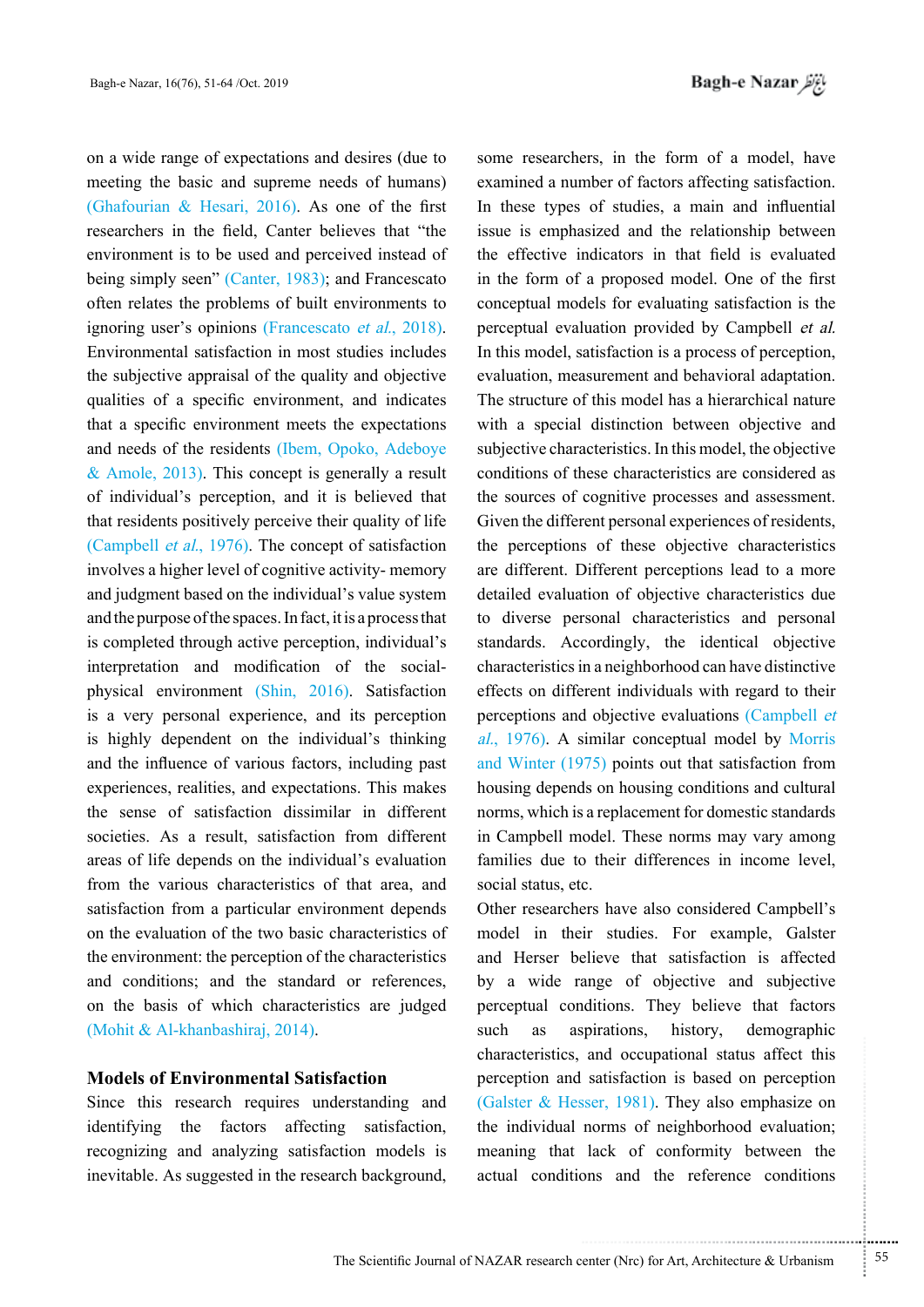(predetermined standards) can lead to dissatisfaction. Marans and Rodgers (1975), Amérigo and Argonés (1997), and Van Kamp, Leidelmeyer, Marsman and De Hollander  $(2003)$  also presented a model based on Campbell's model. In this model, satisfaction from neighborhood is the complex perceptual structure of an individual based on the subjective and objective environmental and personal characteristics. The residents subjectively evaluate the objective characteristics and since these (objective) characteristics are influenced by the demographic characteristics and residential quality patterns of the residents (which is equivalent to the internal standards in Campbell model's); the subjective assessments vary for each resident. These models show the direct impact of individual characteristics and predetermined standards on satisfaction. Francescato's attitudinal model of satisfaction defines the notion of satisfaction as a multidimensional attitude and structure that has multidimensional cognitive, affective and emotional characteristics, where the cognitive, affective (emotional) and behavioral variables exist simultaneously (Francescato et al., 1989). Francescato considers this model an attitudinal model because attitudes are often viewed by psychologists as "a complex system of individual beliefs and feelings about a subject and action (behavior) tendencies toward the subject"; a kind of system that recognizes emotions and behaviors (Francescato *et al.*, 2018). User satisfaction can be considered as a complex and multidimensional evaluation that includes cognitive,

affective and conative dimensions; making it an appropriate standard for defining it as an attitude. In this model, two variables are defined; the external variables which have the objective characteristics of the physical, social and organizational environment, the demographic variables of users and personal characteristics, and the predictor variables that focus on the cognitive dimensions, i.e. beliefs, the emotional variables *i.e.* emotions and the behavioral variables *i.e.* dimensions of behavioral intentions.

Finally, this model concludes that the objective characteristics of the environment are not strong predictors of satisfaction; however, the cognitive, affective and conative variables have a greater impact on satisfaction, since these factors change more than the objective characteristics over time. Subjective evaluation is related to perception, and affection (i.e. physiological emotions) is in line with the living environment of an individual and is influenced by the physiological traits, the cultural values, and the individuals' experiences and their role in the family and society (Ibem, Opoko & Aduwo, 2017). In other words, the objective approach is a deductive analysis of what is already present versus what is expected. This form of evaluation is a memory-based judgment and is determined by learning and reminding interactions, past experiences and qualities associated with the environment. Fig. 2 briefly summarizes these models.

Having analyzed and discussed the models of satisfaction, it can be concluded that focusing on the three objective, subjective, and personal factors



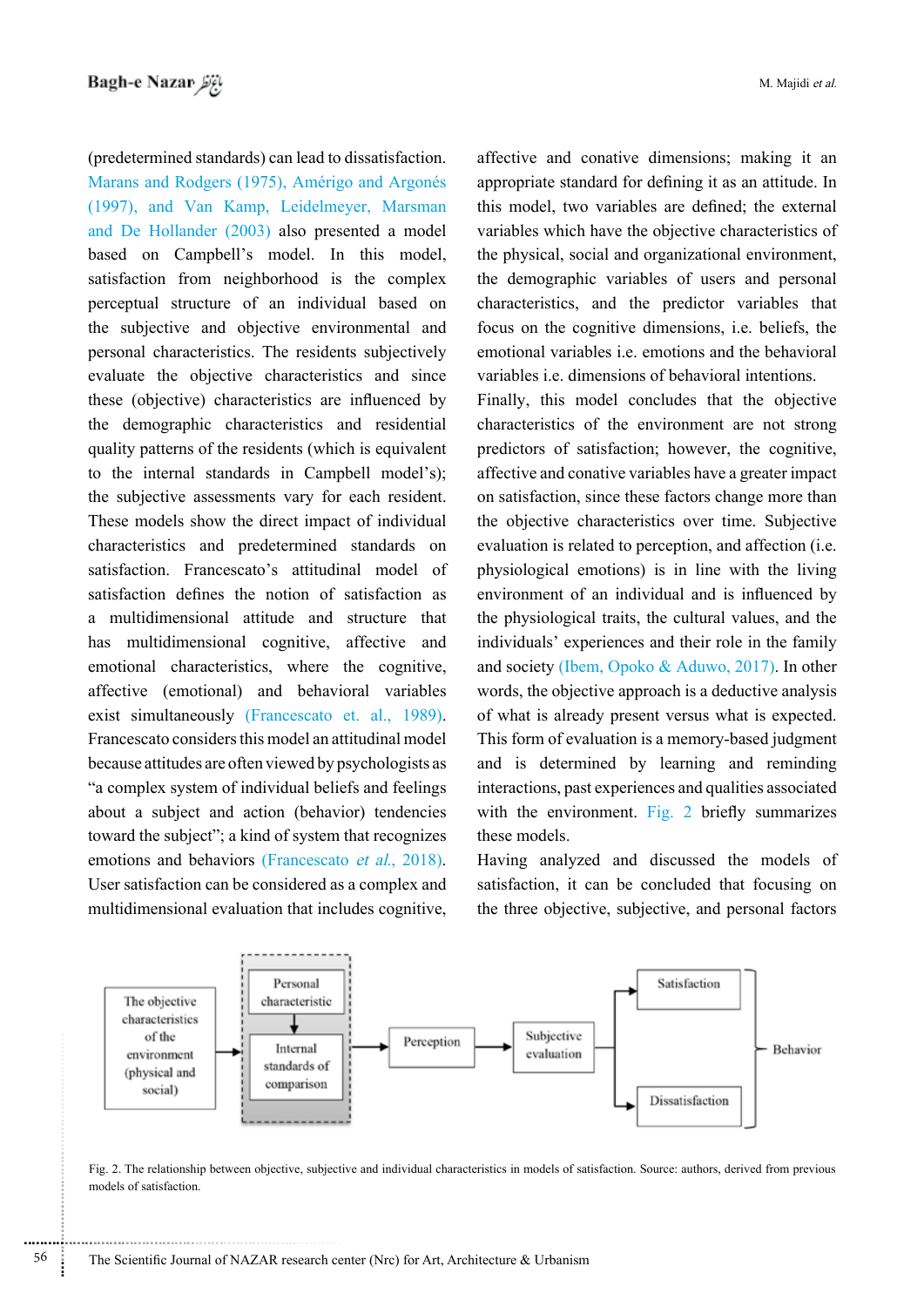and their relationship is obvious in all of these models. Satisfaction from the environment takes place according to the individual's perception of the objective conditions of the environment. An individual's perception of the environment depends on his/her personal characteristics, skills, worldview, social culture, needs, desires, values, and etc. As a result, the personal characteristics of an individual affect the objective perception and evaluation. Therefore, in response to the question of what factors affect satisfaction, one can infer two objective and subjective components from the research.

# **Describing the Position of Objective and Subjective Components in Achieving Satisfaction**

As aforementioned, environmental satisfaction involves the subjective evaluation of the quality and objective characteristics of a specific environment, and indicates whether an environment meets the expectations and needs of the residents or not. However, since individuals' expectations and needs are related to their values during the stages of life (Elder, Johnson & Crosnoe, 2003), as well as the goals and objectives of particular spaces (Canter, 1997, 202, as cited in Shin, 2016), an objective evaluation of environmental satisfaction is not an easy task. The objective condition of the environment physical structure that functions at different levels itself is also complex because it is inherently a social-(Amérigo & Argonés, 1997). The objective criteria are (quantitative) features that, in addition to being visible, tangible, and measurable, are perceived and understood similarly by individuals and are usually measured directly by researchers through field observations. Considering this definition and taking into account the previous studies, the objective components of satisfaction can be found in three groups of individual, spatial-physical, and social factors. In contrast, objective criteria are those that are not perceived similarly by individuals and are more likely to be affected by personal characteristics, desires, and tendencies. They, in fact, demonstrate the

perception of the residents from the characteristics of the environment. Cao *et al*. assert that objective criteria affect satisfaction by influencing the subjective criteria (perception and assessment). The objective characteristics can be measured continuously by different planners, while subjective evaluations of the same objective characteristics are different due to individual characteristics and internal standards  $(Cao, Wu & Yuan, 2018)$ . In general, previous studies have often shown that subjective criteria are statistically significant in terms of satisfaction from objective attitudes. In addition, because an environment consists of a spatial structure and social relations, this dual structure is obtained through subjective evaluations against objective evaluations  $(Shin, 2016, Lee, Conway, Frank, Saelens, Cain &$ Sallis, 2017). Therefore, according to the discussed issues, the subjective criteria can be divided into three groups of personal, environmental and social factors. These components are described in Table 1. A deep scrutiny in the models of satisfaction shows that researchers differentiate between objective and subjective factors; meaning that objective variables affect the perception and mentality of the residents and the subjective evaluation leads to satisfaction or dissatisfaction. However, some other research has come into different conclusion regarding the relationship between the subjectivity and objectivity. For example, Chen & NG  $(2012)$  consider thermal comfort, which is an objective issue, as a dynamic and subjective concept. This means that the evaluation of thermal comfort is not always consistent with the objective conditions of the climate, and the "state of mind" is involved in understanding it. In Zabetian Targhi's doctoral dissertation, it has been concluded that the optimal subjective state of mind is affective in perceiving the temperature in summer and winter by evaluating the opinions of people about the temperature of Imam Khomeini Square and Imam Hussain Square in Tehran. Meaning that in an appropriate state of mind (people's interest in Imam Khomeini Square), the perceived temperature was sensed lower in the summer and higher in

...........................................................

.......... ....... ........ ........... ...... ....... ........ .......... ...........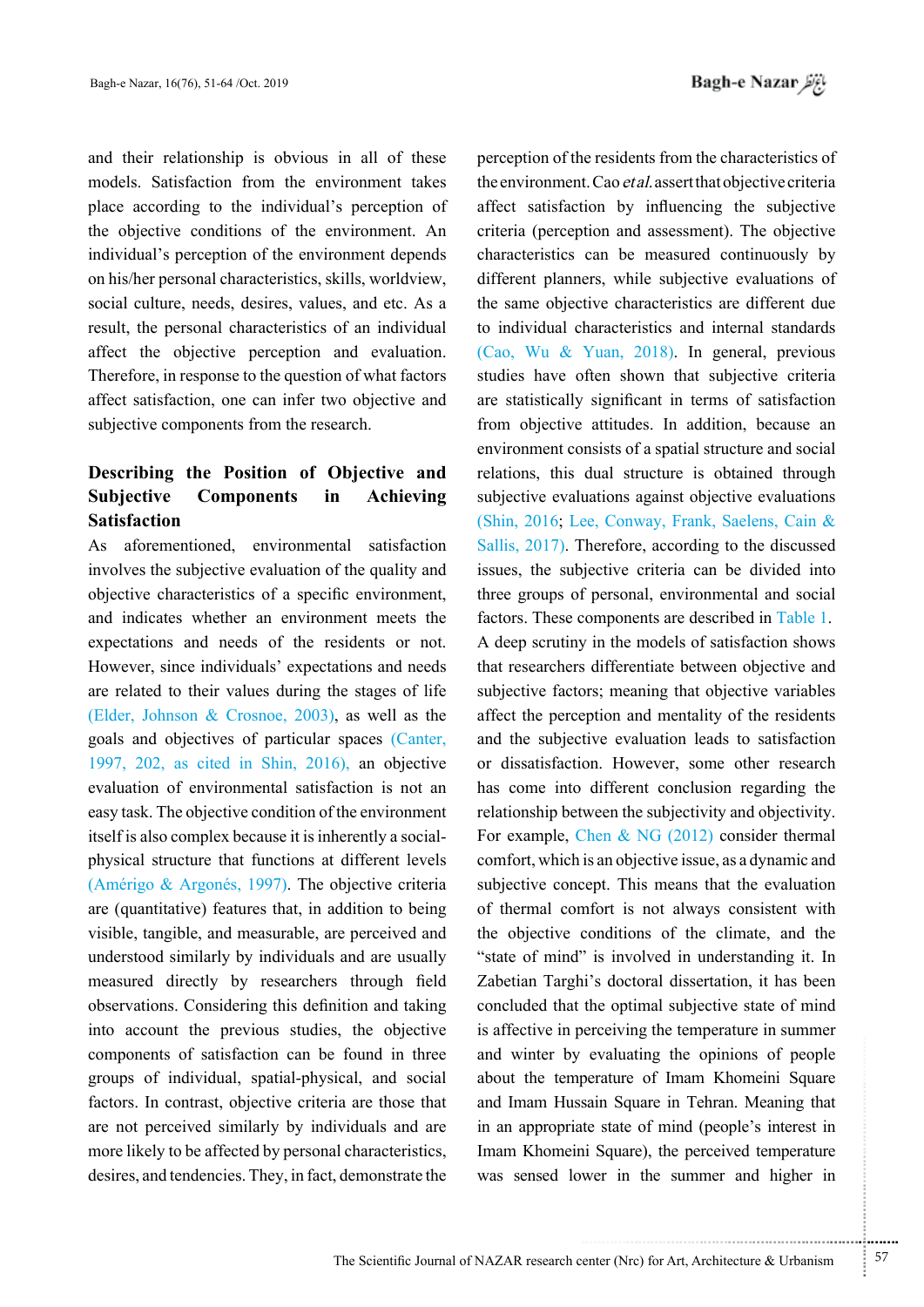

| <b>Components</b> | <b>Factors</b>    | <b>Criterion</b>                                                                                                                                                                                                                                                                                           | <b>Researchers</b>                                                                                                                                                        |
|-------------------|-------------------|------------------------------------------------------------------------------------------------------------------------------------------------------------------------------------------------------------------------------------------------------------------------------------------------------------|---------------------------------------------------------------------------------------------------------------------------------------------------------------------------|
| Objective         | <b>Individual</b> | Age                                                                                                                                                                                                                                                                                                        | Galster & Hesser, 1981; Lu, 1999; Kweon<br>et al., 2010; Barreira, Nunes, Guimaraes &<br>Panagopoulos, 2019.                                                              |
|                   |                   | Income (higher earnings increase satisfaction)                                                                                                                                                                                                                                                             | Lu, 1999; Kweon et al., 2010.                                                                                                                                             |
|                   |                   | Race and ethnicity                                                                                                                                                                                                                                                                                         | Marans & Rodgers, 1975; Galster & Hesser,<br>1981; Lu, 1999; Kweon et al., 2010.                                                                                          |
|                   |                   | Education                                                                                                                                                                                                                                                                                                  | Lu, 1999; Chapman & Lombard, 2006.                                                                                                                                        |
|                   |                   | Marital status                                                                                                                                                                                                                                                                                             | Marans & Rodgers, 1975; Lu, 1999.                                                                                                                                         |
|                   |                   | Gender                                                                                                                                                                                                                                                                                                     | Galster & Hesser, 1981.                                                                                                                                                   |
|                   | Spatial-physical  | Landscape,<br>lighting,<br>congestion<br>and<br>privacy,<br>accessibility, coherence, favorable appearance of mass<br>and space, environmental performance, the presence of<br>nature and vegetation, open spaces, communal spaces,<br>cleanliness, environmental attractions, services and<br>facilities. | Canter, 1997; Bonaiuto et al., 1999; Sirgy $\&$<br>Cornwell, 2002; Lovejoy et al., 2010; Liu,<br>Wu, Liu & Li, 2017; Barreira et al., 2019;<br>Ghafourian & Hesari, 2016. |
|                   | <b>Social</b>     | Social interactions and engagement with people in<br>society, racial relationships in society, social cohesion,<br>delinquency and crime levels and safety.                                                                                                                                                | Marans & Rodgers, 1975; Canter, 1997;<br>Bonaiuto et al., 1999; Barreira et al., 2019.                                                                                    |
| Subjective        | Individual        | Comparisons, expectations and aspirations, standards<br>and ideals, hope for the future, needs and desires,<br>past experiences, ways of learning and interactions,<br>cultural values and memory.                                                                                                         | Galster & Hesser, 1981; Ibem et al., 2017.                                                                                                                                |
|                   | Environmental     | Familiarity with the environment, environmental<br>legibility, vitality, affiliation to place and sense of<br>belonging, place identity, privacy, shared values,<br>historical backgrounds and events, collective<br>memories, symbols, aesthetic dimensions.                                              | Morris & Winter, 1975; Amérigo & Argonés,<br>1997; Liu et al., 2017.                                                                                                      |
|                   | Social            | Social relations and ties, social participation, collective<br>sense, racial relationships, sense of privacy and sense<br>of social security                                                                                                                                                               | Marans & Rodgers, 1975; Chapman & Lombard,<br>2006.                                                                                                                       |

Table 1. Explanation of the factors and components of the objective and subjective factors affecting satisfaction. Source: authors.

winter, while reverse results were achieved in an inappropriate state of mind (Imam Hussain Square)  $(Zabetian Targhi, 2018)$ . This accentuates the state of the mind on the perception of a totally objective factor, such as temperature. Therefore, it can be said that the relationship between objectivity and subjectivity is very complex and inextricable.

# **Describing the Concept of Landscape and Landscape Approach**

Landscape is a complex, multi-faceted concept that is defined and considered with diverse approaches

(Alehashemi & Mansouri, 2018). This concept is regarded as a new approach in the relationship between man and the environment as it is considered as a direct product of change in the objective and the modern one-dimensional classic view to the world (Alehashemi, Mansouri & Barati, 2017). The traditional look to the environment transformed after the definition of "me" by Descartes. Since then, man has redefined his being as an independent entity and as an observer of the modern world. This turning point in the history of human thought made the man to look at the phenomena of the universe in a bipolar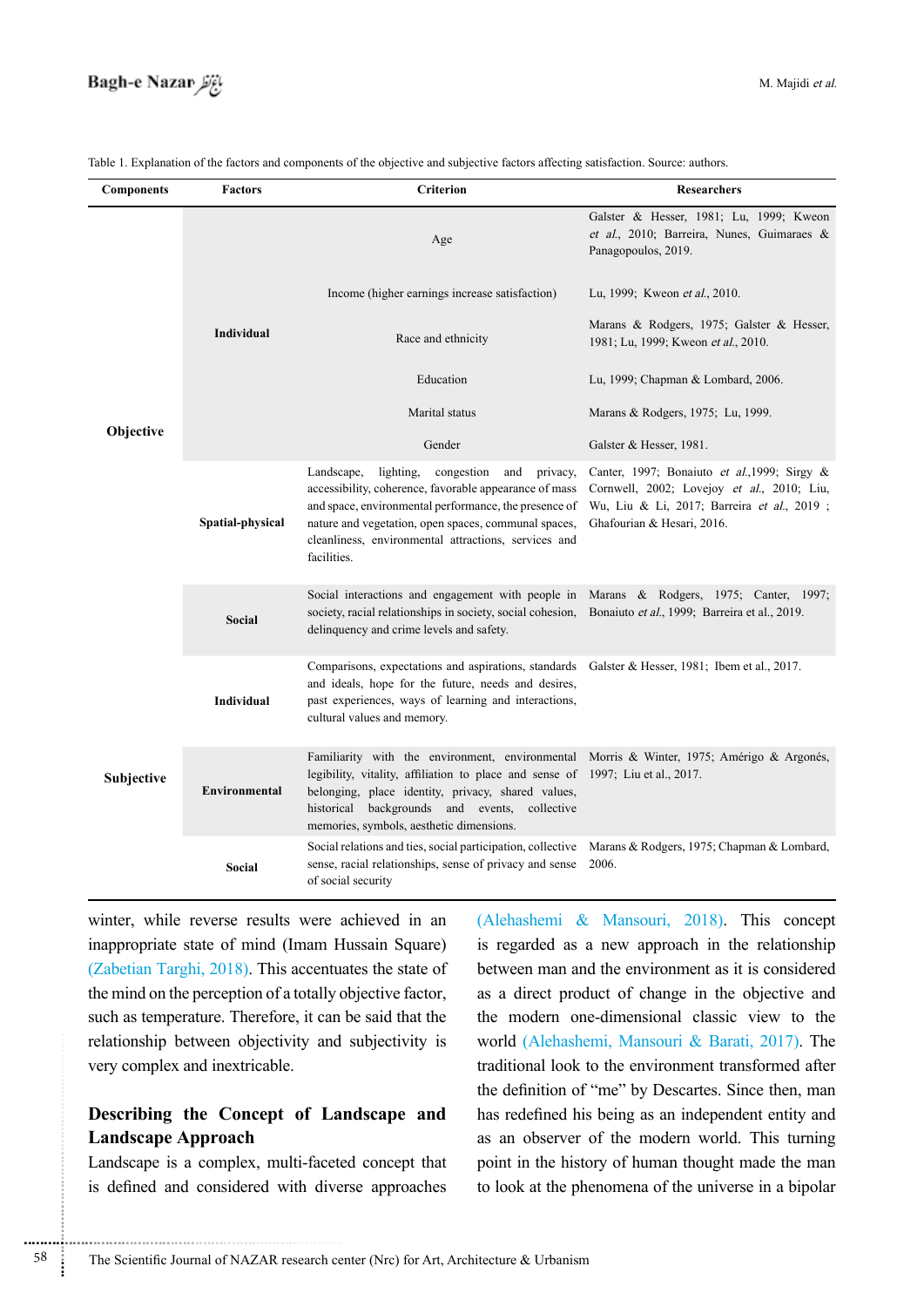manner. Thus, every phenomenon in the universe was material or spiritual; it was interpreted or defined in the material world, or in the world of meaning and there was nothing between them (Mansouri  $& Farzin$ , 2016, 33). However, landscape was a new concept which could not be defined and interpreted according to these thoughts. In the first half of the 20th century landscape was considered as a result of personal subjective perception which was influenced by cultural, religious, historical and personal backgrounds. In the second half of the 20th century, landscape was defined as an objective-subjective and relative phenomenon that create a dynamic relationship between man and the environment. Eventually, today, landscape is recognized as a multifaceted discipline that is a solution to the one-dimensional approaches governing environment and landscape planning and management  $t$  (Lassus, 2013: Alehashemi & Mansouri, 2018). In the book "Research in landscape architecture, methods and methodology", Thompson describes landscape as a sliding term, which is physical as much as it is mental (Thompson, 2016, 40). Thus, landscape has the orized the mechanism of human perception of the place and regards the place as a unitary entity whose exterior (material) and interior (subjective) parts are inseparable (Mansouri, 2005; Mansouri, 2013a). Landscape is not merely objective, nor subjective, but mobile (ongoing) phenomenon that relies on audience's perception. Landscape is a phenomenon created through the interaction of man and the environment and hence it is an objective-subjective entity. The environment, its objective aspects and the individual's perception form its subjective aspects that is intertwined with the objective ones. Landscape is a new conceptual framework for describing the relations of the space and the humans perceiving it (Donadieu, 2013; Berque, 2013); it is an experienced world (Ingold, 1993); a "way of seeing" (Thompson,  $2016$ ; and created by combining two independent elements of the body (material) and mind (meaning) of the audience.

Since the mind and the material or the meaning and the material cannot be separated essentially; landscape is not a visual image or a substance awaiting to be imposed by the human desires, but it is perceived as a part of human beings, just like we are part of it and living in it  $(Ingold, 1993)$ . Therefore, the landscape characteristics are not the algebraic sum of the characteristics of the its two parts; it is necessary that the body and mind be combined with each other and produce a new product. The key is to synthesize its components, and its components come to such an alliance that they do not have separate existence in their composition and they become united in meaning as a whole (Mansouri & Farzin, 2016, 33). Therefore, landscape is just one complex phenomenon described and analyzed through scientific objective methods, but refers to subjective observations and the experiences, and thus have sensory, aesthetic, artistic, and existential meaning, and has an ultimately a belligerent, perceptual, and dynamic characteristic  $(Antrop, 2006)$ .

The landscape always has different dimensions that are inextricable; therefore, it is a whole, and landscape approach is a holistic approach. In fact, components seem to have come together in such a unity that they form a whole and a harmonious whole. Unity is a concept that implies the coherence and harmony of various components, insofar as the combination of these different and diverse components form a single entity (Ansari, Sharifian & Abdollahi Sabet, 2014).

According to these definitions, the city is also a land scape phenomenon; drifting in the concepts and the physics and the product of human perception of the environment. The city is a hypertext that has a visual form and a texture of visual meaningful signs. Since the city is the embodiment of the collective spirit of the city and its citizens, the city cannot be separated from its subjective meanings. In other words, the city is a body composed of forms and meanings (Noroozitalab, 2010). The urban landscape is a kind of qualitative landscape crystalized through quantitative elements. The conscience and experience of man asserts that urban landscape has physical symbols. However, some mistakenly think that the physical form of landscape is equivalent to urban

.......... ....... ........ ........... ...... ....... ........ .......... ...........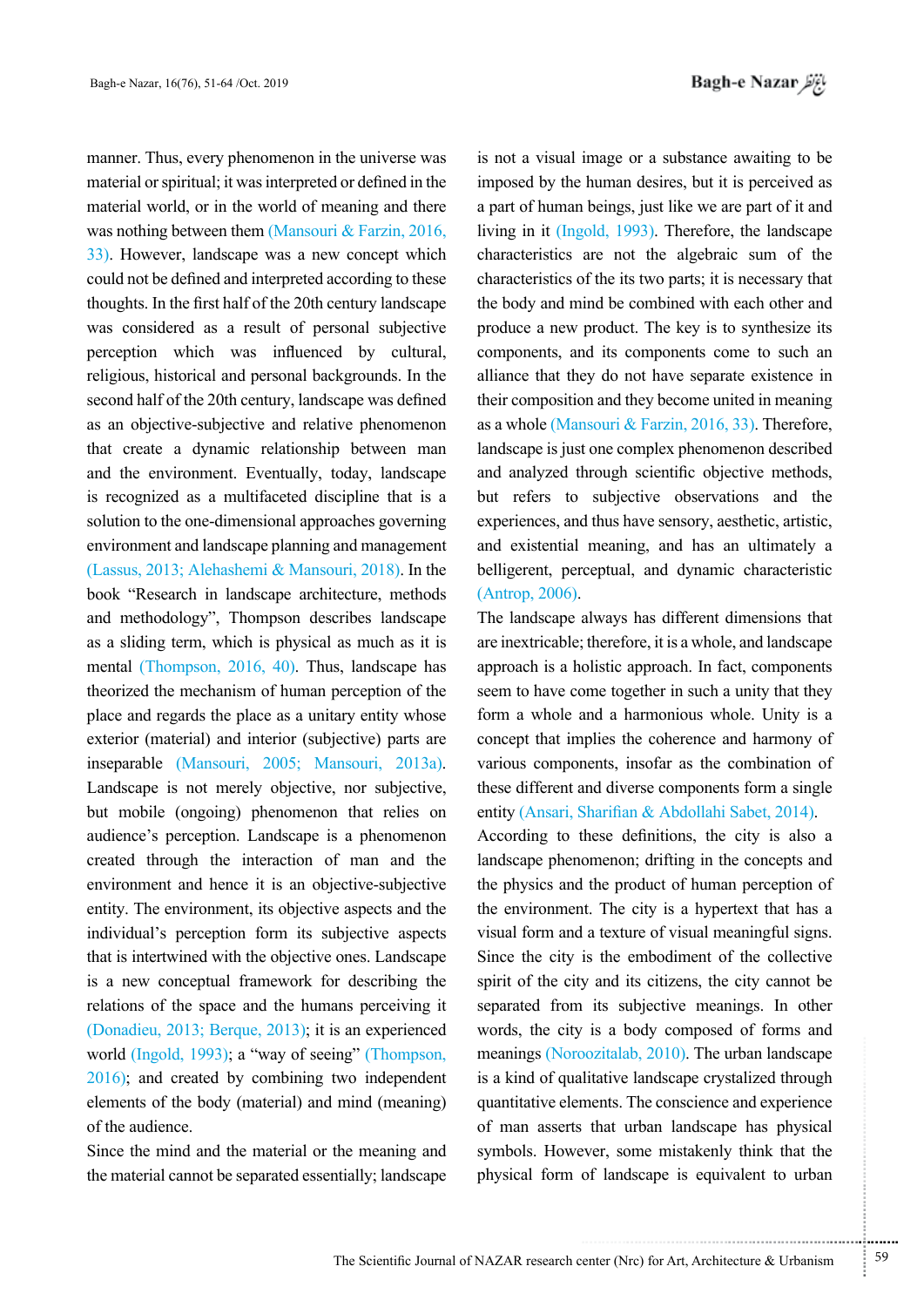landscape, while it is the symbol of urban landscape. As the city is an objective-subjective phenomenon, the urban landscape, in the words of Allan Roger the aesthetician, is an objective-subjective process resulting in t a kind of a look to the city by the people (Nussaume,  $2011$ ). Finally, it can be said that the urban landscape as a part of a whole landscape, is equivalent to our perception of the city and is an "objective-subjective" phenomenon that manifests itself through man's experience and the interaction of man and the environment. Therefore, human beings and their perceptions of the city have a decisive role in understanding the urban landscape, whose meanings are incomplete without each other. Consequently, the urban landscape becomes a common phenomenon in the body, the reality and the mentality of the residents' lives. Regarding the nature of landscape, it can be mentioned that the landscape approach to the city is a holistic approach, in which objectivity and subjectivity are inextricable and the perception and subjectivity of the residents play the major role. The landscape aspect of a phenomenon represents the state of the phenomenon (the adverb, not the adjective), and dominates the phenomenon holistically.

## **Discussion**

The latest research on satisfaction has shown that satisfaction is a complex and multidimensional structure that is influenced by several components. Some studies emphasize on objective components, while others consider subjective standards to be more important; others consider both objective and subjective factors to be effective in achieving satisfaction. Nevertheless, the common aspect of all these studies is that satisfaction is related to the individuals' perception; in other words, satisfaction is a concept that emerges from the objective components of the environment during the objective perception of the audience. Therefore, the measurement of satisfaction takes place not only on the basis of the objective environment, but also on the perception of individuals from the environment to which they belong. This individual perception depends on the

personality traits, worldview, social culture, memory, desires and aspirations of the individuals.

Two types of indicators are influential in this perception: subjective indicators that measure the level of satisfaction and what is considered by the people as important; and, objective indicators that are used to measure the environmental aspects which are evaluated with hard. Indeed, previous studies have indicated that satisfaction is essentially a subjective matter; however, the role of objective factors cannot be ignored, and the indeterminate unmeasurable subjective variables should not reduce the effect of objective measurements. When there is no subjectivity, there will be no objectivity. In fact, satisfaction literature is primarily related to material (objective) components and gradually integrates the components of subjective aspects (resulted from individual perception) into the evaluation cycle, and basically believes that the two dependent groups of objective and subjective components result in satisfaction, and try to increase the level of satisfaction by promoting the objective and subjective components disjointedly. Nevertheless, the mechanism of interaction between objective and subjective components should not be ignored, because the relationship between man and the environment is a two-way relationship that occurs through perception. If the human being or the one who perceives the space is regarded as subjectivity, and the environment  $(\text{perceived space})$  is regarded as objectivity, the relation between subjectivity and objectivity is a dialectical relation with discourse (Rezaei, Keramati, Dehbashi Sharif & Nasir salami, 2018). However, the research of Chen  $\&$  Ng and Zabetian Targhi revealed that the individual's subjectivity is influential in perception and interpretation of objective factors; meaning that a high temperature in the optimal state of mind is perceived less than its actual degree; and perceived as higher in an undesirable state of mind. The desirable and undesirable state of mind makes a difference between the perceived temperature and the actual temperature of a space. This suggests that objectivity is not perceived independently and separately, and even the entirely objective factors, such as the temperature, are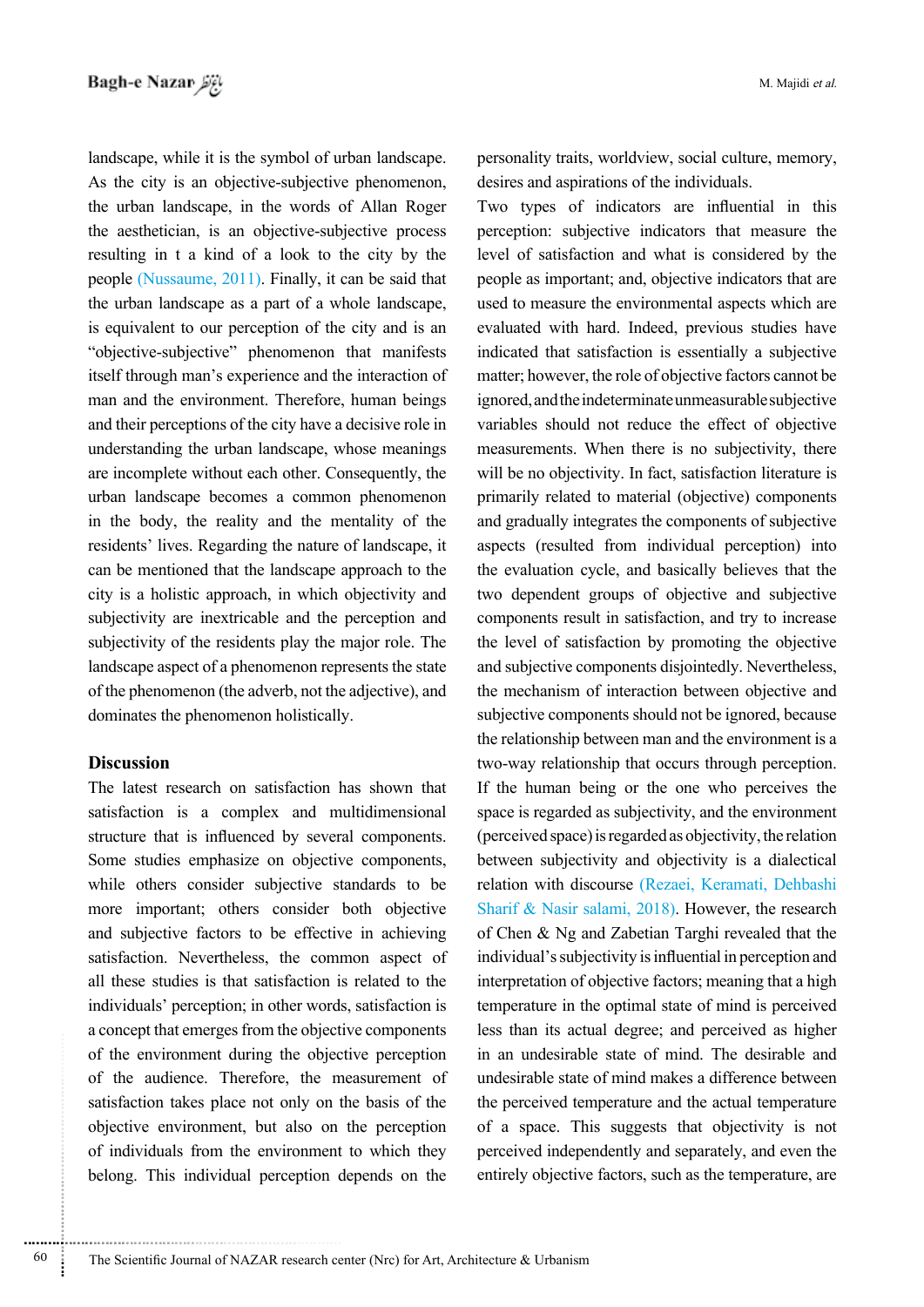measured after passing through the subjective filters in mind. Therefore, we cannot consider the objective and subjective factors (material and meaning) disconnectedly. Also, in studying the literature pertaining to landscape approach, it was revealed that the distinct characteristic of landscape is the scientific explanation of its holistic view. The first non-physical interpretation of space was introduced by the theory of place as a geography intertwined with the history. This definition was highly favored in architecture and the city, and without a structural change in thinking about the classical space and defining it, the new dimensions introduced the space as a concrete entity and the algebraic sum of the historical and physical characteristics of the space.

Yet, the holistic approach does not distinguish between the two objective and subjective dimensions of space and considers them as two independent dimensions which offer two interpretations from a single truth. Therefore, the subjective aspect cannot be added to landscape. As it was shown in Zabetian Targhi's research, the presence of a huge mosque and numerous banners and massive religious symbols and etc. could not induce a religious spirit to the place (the promotion of objective and material factors could not have a positive impact on the subjective factors). The metal structures added to the environment also caused a sense of fear and anxiety for some people, because the mind was the main problem and could not interpret every new material and physical component. Eventually, urban management was forced to remove or reduce the project to almost nothing.

Therefore, material and mind or matter and substance cannot be separated. The problem is the simultaneous consideration of both objective and subjective aspects of a phenomenon; because on the one hand we realized that satisfaction is obtained from the subjective judgment of the objective conditions and, on the other hand, we recognized that the landscape approach, which considers the subjectivity and objectivity with a holistic view, is an appropriate approach for evaluating satisfaction. Since the objective and subjective aspects. of the phenomenon cannot be evaluated separately

and satisfaction is not achieved through the sum of these aspects, as in the conceptualization of landscape approach, the research question is promoted to a whole new level that prohibits the traditional evaluation of satisfaction that considers the subjective and objective aspects separately.

# **Conclusion**

Environments are systems with multiple stakeholders who have various goals in these environments. In order to evaluate whether an environment is satisfactory or not, it should be asked for whom the environment is satisfactory or not. This satisfaction comprises the ideas of planners and designers who have different ideologies and interests, the builders who seek for their own profit and interests, the state institutions that legislate laws and contribute to political ideologies and constraints if necessary, and so on. What has happened in recent years is that urban landscape projects, which must increase the urban quality and meet the mental and physical needs of the audience and ultimately promote satisfaction, are not good in quality despite their great quantity.

The answer to this problem can be found in the specific centers for management, planning, designing, and implementation of urban projects. Therefore, there is an essential need for an approach that simultaneously considers both objective and subjective factors jointly and results in satisfaction. The results of this study showed that the concept of satisfaction and landscape approach have common aspects, with regard to what has been said in relation to the audience objectivity. However, the specific characteristic of landscape approach is the simultaneous attention to both objective and subjective aspects of the phenomenon, which makes it impossible to address them independently and separately in principle. As a result, in order to achieve satisfaction, regarding that even objective factors change in terms of subjective interpretation, the landscape provides a better and more appropriate condition, because it also believes in the simultaneous operation of objectivity and subjectivity in a project, and believes that when an urban environment is

.......... ....... ........ ........... ...... ....... ........ .......... ...........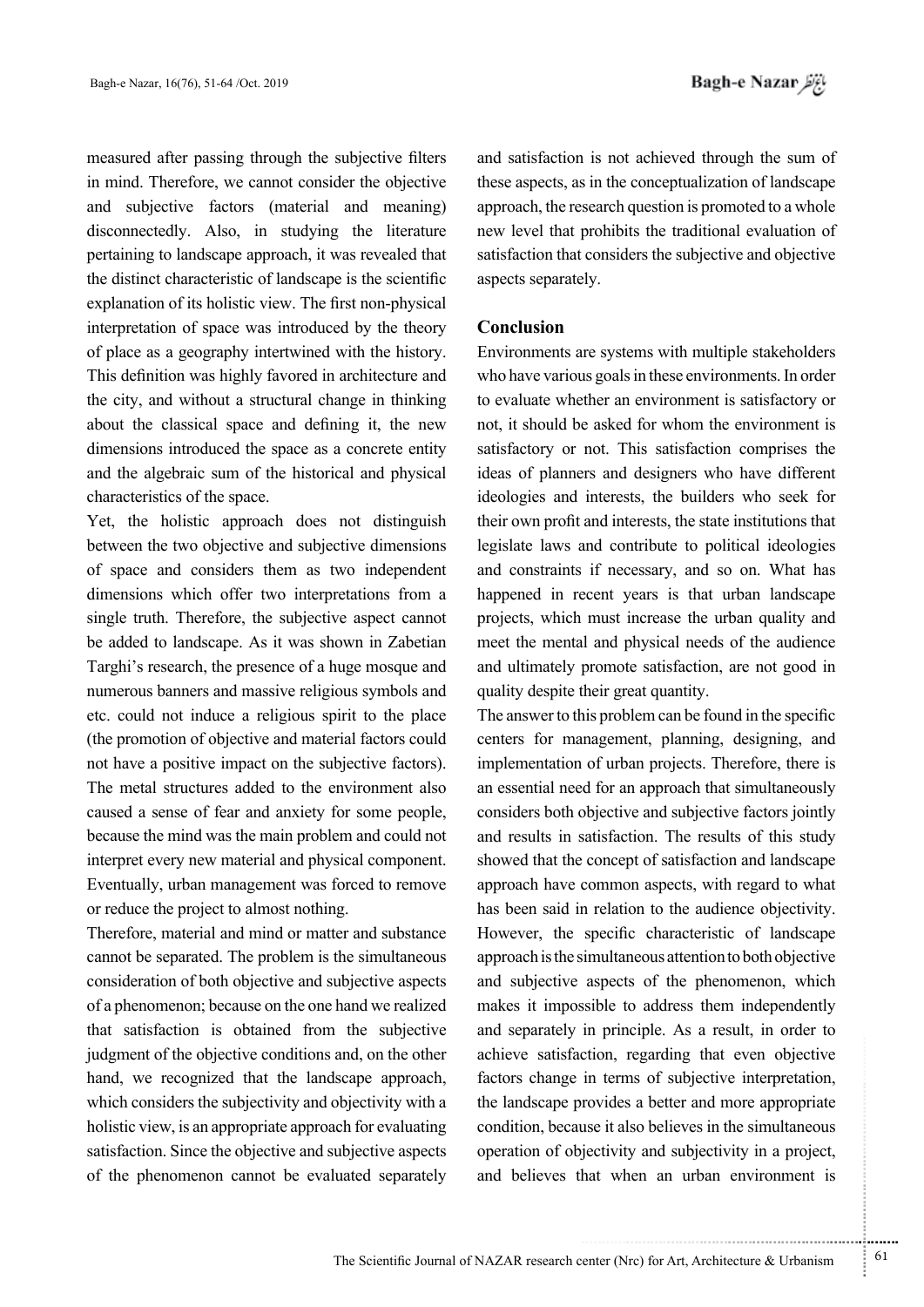recognized as a landscape, its constituting dimensions, including the matter and meaning are inseparable.

Consequently, it cannot be claimed that the audience is satisfied with the physical components of space and dissatisfied with its meaning. The audience perceive a whole that has two objective and subjective dimensions at the same time; therefore, landscape approach is more suitable for achieving satisfaction. The common scientific approaches such as urban design and environmental planning approaches also consider both dimensions; however, they separate the two dimensions, which results in unexpected and unpredictable results. Therefore, the necessity to use the expertise of landscape professionals in urban landscape projects to achieve satisfaction is highly .crucial

Finally, with regard to the landscape approach that is relative and dependent on the audience, it is suggested that, in order to achieve satisfaction, we must address the audience and consider the issue of participation for future research. In other words, satisfaction cannot be achieved ignoring the role and participation of the audience in this process. What is meant by the audience is a person who is not affected passively and plays an active and inevitable role in the process of space creation and perception.

#### **Endnote**

1. Holistic: Being holistic is to consider the whole as a more complex (or additional) entity from the parts of an entity. In fact, being holistic is different from totality. Totality refers to the sum of different dimensions that have their own independent characteristics that are only placed together, while the different components of a whole are theoretically separable but actually inextricable in the holistic view. Therefore, the holistic view does not adhere to the sum of the dimensions, but it takes into account the unity of dimensions; meaning that the product of a holistic view has an independent entity. In this regard, the landscape is a holistic phenomenon in which the two objective and subjective dimensions are unified and an independent being called landscape is created; a being which is no longer objective, nor subjective.

#### **Reference** list

• Adelvand, P., Mousavilar, A. & Mansouri, S. A. (2016). Urban Art as a Landscape Phenomenon in Today's Society. Bagh-e Nazar, 13(39), 39-44.

• Alehashemi, A., Mansouri, S. A. & Barati, N. (2017). Urban infrastructures and the necessity of changing their definition and planning Landscape infrastructure; a new concept for urban infrastructures in 21st centur. *Bagh-e Nazar*, 13(43), 5-18.

• Alehashemi, A. & Mansouri, S. A. (2018). Landscape; a Shifting Concept; The Evolution of the Concept of Landscape from Renaissance. Bagh-e Nazar, 14(57), 33-44.

• Amérigo, M. & Argonés, J. I. (1997). A theoretical and methodological approach to the study of residential satisfaction. Journal of Environmental Psychology, 17(1), 47–57.

• Ansari, M., Sharifian, E. & Abdollahi Sabet, M.M. (2014). Unity as a Main Factor in Divine Approach to Urban Design. Hoviatshahr, 7(16), 27-38.

• Antrop, M. (2006). From holistic landscape synthesis to transdisciplinary landscape management. In Tress, B., Tress, G., Fry, G. & Opdam, P. (Eds.), From Landscape Research to Landscape Planning: Aspects of Integration, Education and Application, Wageningen UR Frontis Series No. 12. Dordrecht: .Springer

• Bahrampour, A. & Modiri, A. (2015). Study of Relationship between Residents Satisfaction from Living Environment and their Attachment Sense in Kowsar High-Rise Residential Complex. 85-94. ,(3)20 ,*Shahrsazi-va-Memari Ziba-ye-ha-Honar*

• Barreira, A. P., Nunes, L. C., Guimaraes, M. H. & Panagopoulos, T. (2019). Satisfied but thinking about leaving: The reasons behind residential satisfaction and residential attractiveness in shrinking Portuguese cities. *Intetnational Journal of Urban Science*, 23(1), 67-87.

• Berque, A. (2013). Is the Word "landscape" Changing There? Manzar, 5(23), 25-27.

· Bonaiuto, M. Aiello, A., Perugini, M., Bonnes, M. & Ercolani, A. P. (1999). Multidimensional perception of residential environment quality and neighbourhood attachment in the urban environment. Journal of Environmental Psychology, 19(4), 331-352.

• Campbell, A., Converse, P. & Rodgers, W. (1976). The Quality of American Life: Perceptions, Evaluations and Satisfactions. NewYork: Russell Sage Foundation.

• Canter, D. (1983). The purposive evaluation of places: A facet approach. *Environment and Behavior*, 15(6), 659-698.

• Canter, D. (1997). The facets of place. In E. H. Zube, G. T. Moore (Eds), Advances in Environment, Behavior, and Design. New York: Plenum Press.

• Cao, X., Wu, X. & Yuan, Y. (2018). Examining Built Environmental Correlates of Neighborhood satisfaction: A Focus on Analysis Approach. Journal of Planning Literature, 33(4), 1-14.

• Chapman, D. & Lombard, D. (2006). Determinants of neighborhood satisfaction in fee-based gated and nongated communities. *Urban Affairs Review*, 41(6), 769-799.

• Chen, L. & Ng, E. (2012). Outdoor thermal comfort and outdoor activities: A review of research in the past decade. Cities, 29(2),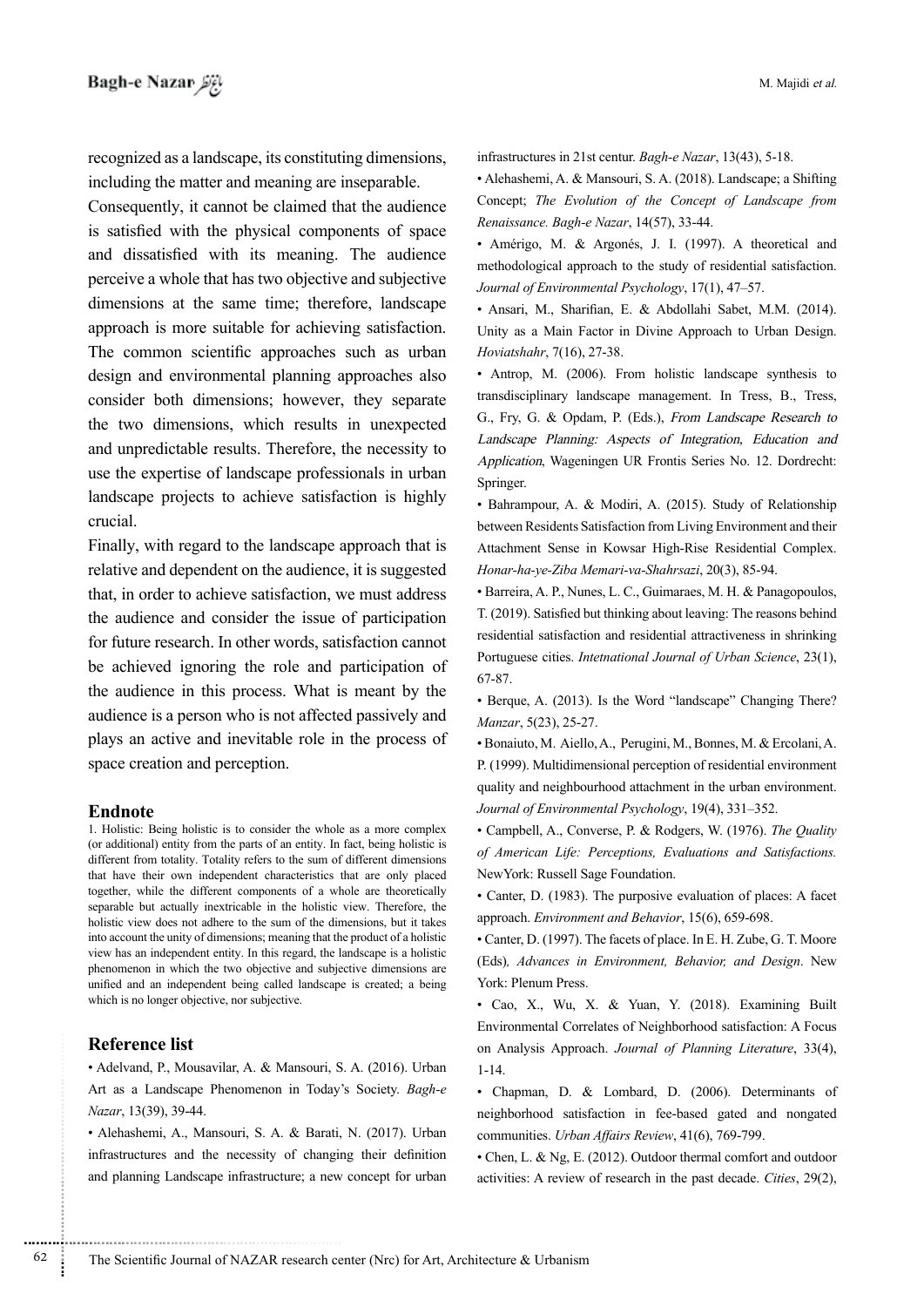118-125.

• Donadieu, P. (2013). Le paysage comme bien commun. *Manzar*,  $5(23)$ ,  $36-38$ .

 $\bullet$  Elder, G. H., Johnson, M. K. & Crosnoe, R. (2003). The emergence and development of life course theory. In J. T. Mortimer & M. J. Shanahan (Eds.), Handbook of the life course (pp. 3-20). New York: Kluwer Academic/Plenum Publishers.

· Francescato, G., Weidemann, S. & Anderson, J. R. (1989). Evaluating the built environment from the users' point of view. In W. F. E. Preiser (Ed.), *Building evaluation*. New York: Plenum Publishing.

• Francescato, G., Weidemann, S. & Anderson, J. R. (2018). Evaluating the built environment from the users Perspective: implications of attitudinal models of satisfaction. In W. F. E. Preiser, A. E. Hardy & U. Schramm (Eds.), Building performance evaluation. Cham: springer...

• Galster, G. C. & Hesser, G. W. (1981). Residential satisfaction: Compositional and Contextual correlates. Environmental and Behaviour, 13(6), 735-758.

• Galster, G. C. (1985). Evaluating indicators for housing policy: **Residential satisfaction vs marginal improvement priorities.** *Social* Indicators Research, 16(4), 415-448.

• Ghafourian, M. & Hesari, E. (2016). Studying the background Variables and Factors Affecting the Satisfaction of the Residents in the Residential Environment. *Journal of Urban Studies*, 5(18), 91-100.

 $\bullet$  Ibem, E. O., Opoko, A. P., Adeboye, A. B. & Amole, D. (2013). Performance evaluation of residential buildings in public housing estates in Ogun State, Nigeria: Users' satisfaction perspective. Frontiers of Architectural Research, 2(2), 178-190.

• Ibem, E. O., Opoko, A. P., & Aduwo, E. B. (2017). Satisfaction with neighbourhood environments in public housing: Evidence from Ogun State, Nigeria. Social Research Indicators, 130(2), 757.–733

• Ingold, T. (1993). The temporality of the landscape. *World* archaeology, 25(2), 152-174.

 $\bullet$  Kweon, B. S., Ellis, C. D., Leiva, P. L. & Rogers, G. O. (2010). Landscape components, Land use and neighborhood satisfaction, Environment and Planning B: Planning and Design, 37(3), 500-517.

• Lassus, B. (2013). A Global Approach to Territory: Landscape. *Manzar*, 5(23), 31-32.

 $\bullet$  Lee, S. W., Christopher, D. E., Kweon, B. S. & Hong, S. K. (2008). Relationship between Landscape Structure and Neighbourhood Satisfaction in Urbanized Areas. *Landscape and Urban Planning*,  $85(1), 60 - 70.$ 

• Lee, S. M., Conway, T. L, Frank, L. D., Saelens, B. E., Cain, K. L. & Sallis, J. F. (2017). The Relation of Perceived and

Objective Environment Attributes to Neighborhood Satisfaction. Environment and Behavior, 49(2), 136-160.

• Liu, Y., Wu, F., Liu, Y. & Li, Z. (2017). Changing Neighbourhood Cohesion under the Impact of Urban Redevelopment: A Case Study of Guangzhou, China. Urban Geography, 38(2), 266-290.

• Lovejoy, K., Handy, S. & Mokhtarian, P. (2010). Neighbourhood satisfaction versus traditional environments: an evaluation of contributing characteristics in eight California neighbourhoods. Landscape and Urban Planning, 97(1), 37-48.

• Lu, M. (1999). Determinants of residential satisfaction: ordered logit vs regression models. Growth and Change, 30(2), 264–287.

Mansouri, S. A. (2005). An introduction to Landscape architecture identification. *Bagh-e Nazar*, 1(2), 69-78.

• Mansouri, S. A. (2013a). Iranian Landscape culture. *Journal of* MANZAR, 5(23), 56-57.

• Mansouri, S. A. (2013b). Achilles Heel of Landscape Architecture in Tehran. *Manzar*, 5(24), 24.

• Mansouri, S. A. & Farzin, M. A. (2016). *A Landscape Approach* in Urban Design: Methodology of Urban Design. Tehran: Nazar Research Center.

• Marans, R. W. & Rodgers, W. (1975). Toward an understanding of community satisfaction, In A. Hawley & V. Rock (Eds.), Metropolitan America in Contemporary Perspective. New York: Halsted Press.

• Mohit, M. A. & Al-KhanbashiRaj, A. M. M. (2014). Residential satisfaction concept theories and empirical studies. *Urban* Planning and Local Governance, 3(3), 47-66.

• Morris, E. W. & Winter, M.  $(1975)$ . A theory of Housing Adjustment Housing Norms, Housing Satisfaction and the Propensity to Move. *Journal of Marriage and the Family*, 37(1), 88-97.

• Mozafari, N., Latifi, B. & Barakpour, N. (2016). Measure and compare the level of residents satisfaction of the residential system (Case study: regions 3 and 11 in Tehran). Journal of Urban Studies, 5(17), 77-92.

• Noroozitalab, A. (2010). Hermeneutics and Urban Landscape. *Manzar*, 2(11), 18-21.

• Nussaume, Y. (2011). Urban Landscape: Quiddity and Perception; A Research on the developmpents of Urban Landscape concept. *Manzar*, 3(16), 16-21.

ye shahrvandan az mohit-ha-ye sokonati-ye shahri [Citizen • Rafieian, M., Asgari, A. & Asgarizadeh, Z. (2009). Rezayatmandi-Satisfaction of Urban residential environment]. *Environmental* Sciences, 7(1), 57-67.

• Rafieian, M. & Khodaee, Z. (2010). The Study of Determining Indices and Criteria of Citizen's Satisfaction with Urban Public Spaces. Scientific Research Journal of Rahbord, 18(53), 227-248.

.......... ....... ........ ........... ...... ....... ........ .......... ...........